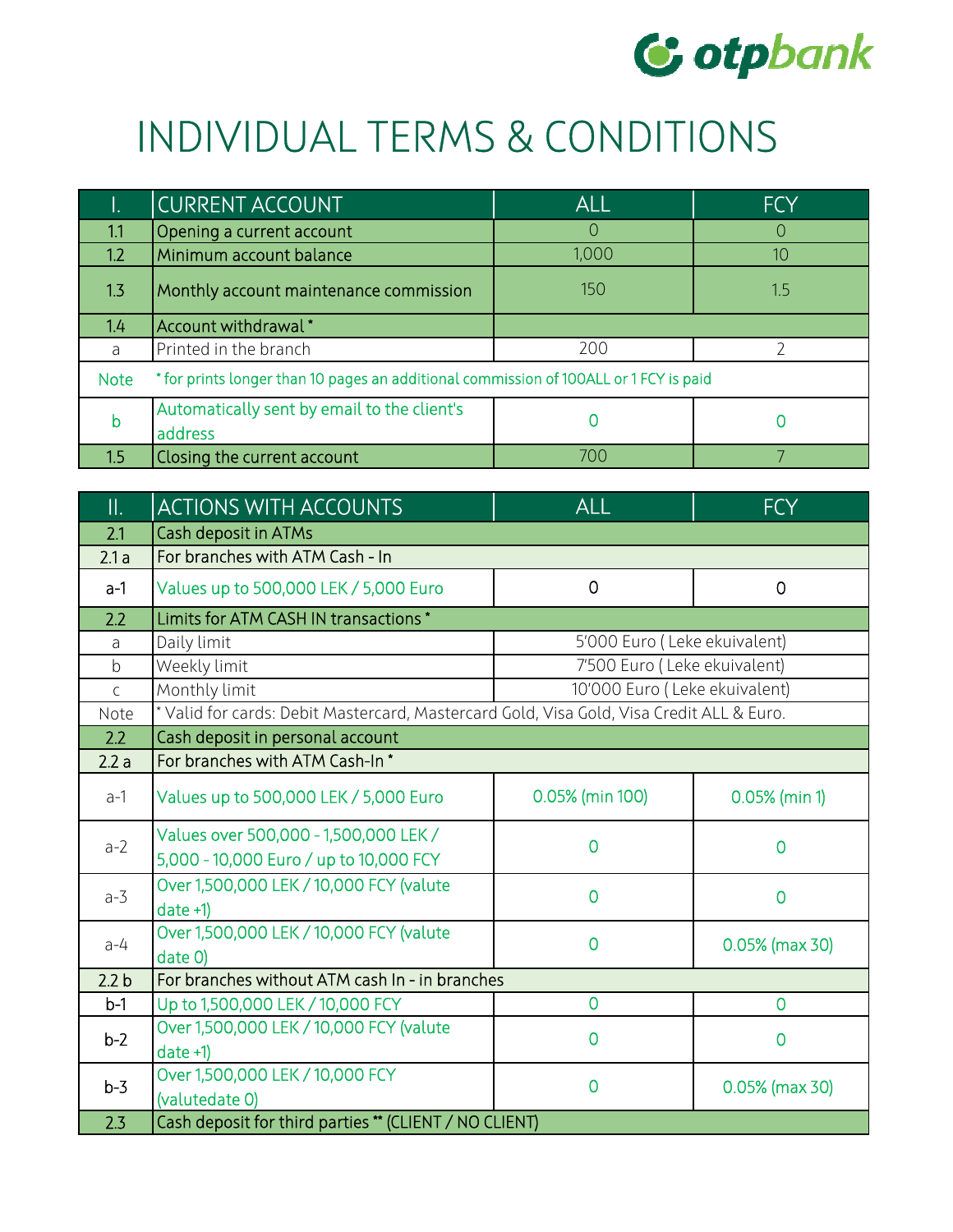

| valute date +1 (any amount)<br>a<br>3,000)<br>30)<br>0.15% (min 200- max<br>$\overline{0.15}$ % (min 2- max<br>valute date 0** (any amount)<br>$\mathbf b$<br>5,000)<br>50)<br>* For all branches in Tirana and branches with ATM Cash In in the districts.<br>** For cash deposits within the day (valutedate 0) no commission will be applied if the<br>payment is made by the client or a third party in order to:<br><b>Note</b><br>opening accounts / deposits with term, saving account; loan installment payment or other<br>loan payments; pay.ment for Overdraft; credit card repayment; costs or other commissions<br>required by the bank<br>Cash withdrawal from the account<br>2.4<br>Cash withdrawal for amounts up to 70,000<br>50<br>N/A<br>a<br><b>LEK</b><br>70,000 - 1,500,000 LEK / up to 10,000 FCY<br>$\overline{0}$<br>$\mathsf b$<br>$\overline{0}$<br>Over 1,500,000 LEK / 10,000 FCY (by<br>50<br>0.5<br>$\mathsf{C}$ |  |  |  |
|-------------------------------------------------------------------------------------------------------------------------------------------------------------------------------------------------------------------------------------------------------------------------------------------------------------------------------------------------------------------------------------------------------------------------------------------------------------------------------------------------------------------------------------------------------------------------------------------------------------------------------------------------------------------------------------------------------------------------------------------------------------------------------------------------------------------------------------------------------------------------------------------------------------------------------------------------|--|--|--|
|                                                                                                                                                                                                                                                                                                                                                                                                                                                                                                                                                                                                                                                                                                                                                                                                                                                                                                                                                 |  |  |  |
|                                                                                                                                                                                                                                                                                                                                                                                                                                                                                                                                                                                                                                                                                                                                                                                                                                                                                                                                                 |  |  |  |
|                                                                                                                                                                                                                                                                                                                                                                                                                                                                                                                                                                                                                                                                                                                                                                                                                                                                                                                                                 |  |  |  |
|                                                                                                                                                                                                                                                                                                                                                                                                                                                                                                                                                                                                                                                                                                                                                                                                                                                                                                                                                 |  |  |  |
|                                                                                                                                                                                                                                                                                                                                                                                                                                                                                                                                                                                                                                                                                                                                                                                                                                                                                                                                                 |  |  |  |
|                                                                                                                                                                                                                                                                                                                                                                                                                                                                                                                                                                                                                                                                                                                                                                                                                                                                                                                                                 |  |  |  |
|                                                                                                                                                                                                                                                                                                                                                                                                                                                                                                                                                                                                                                                                                                                                                                                                                                                                                                                                                 |  |  |  |
|                                                                                                                                                                                                                                                                                                                                                                                                                                                                                                                                                                                                                                                                                                                                                                                                                                                                                                                                                 |  |  |  |
|                                                                                                                                                                                                                                                                                                                                                                                                                                                                                                                                                                                                                                                                                                                                                                                                                                                                                                                                                 |  |  |  |
|                                                                                                                                                                                                                                                                                                                                                                                                                                                                                                                                                                                                                                                                                                                                                                                                                                                                                                                                                 |  |  |  |
|                                                                                                                                                                                                                                                                                                                                                                                                                                                                                                                                                                                                                                                                                                                                                                                                                                                                                                                                                 |  |  |  |
|                                                                                                                                                                                                                                                                                                                                                                                                                                                                                                                                                                                                                                                                                                                                                                                                                                                                                                                                                 |  |  |  |
|                                                                                                                                                                                                                                                                                                                                                                                                                                                                                                                                                                                                                                                                                                                                                                                                                                                                                                                                                 |  |  |  |
|                                                                                                                                                                                                                                                                                                                                                                                                                                                                                                                                                                                                                                                                                                                                                                                                                                                                                                                                                 |  |  |  |
|                                                                                                                                                                                                                                                                                                                                                                                                                                                                                                                                                                                                                                                                                                                                                                                                                                                                                                                                                 |  |  |  |
| notice)<br>Over 1,500,000 LEK / 10,000 FCY (valute<br>0.025% (min 400- max<br>$0.025%$ (min 3 - max                                                                                                                                                                                                                                                                                                                                                                                                                                                                                                                                                                                                                                                                                                                                                                                                                                             |  |  |  |
| d                                                                                                                                                                                                                                                                                                                                                                                                                                                                                                                                                                                                                                                                                                                                                                                                                                                                                                                                               |  |  |  |
| 2000)<br>date 0 - without notice)<br>20)                                                                                                                                                                                                                                                                                                                                                                                                                                                                                                                                                                                                                                                                                                                                                                                                                                                                                                        |  |  |  |
| -The commission for withdrawals without notice is applied on the entire amount                                                                                                                                                                                                                                                                                                                                                                                                                                                                                                                                                                                                                                                                                                                                                                                                                                                                  |  |  |  |
| withdrawn.                                                                                                                                                                                                                                                                                                                                                                                                                                                                                                                                                                                                                                                                                                                                                                                                                                                                                                                                      |  |  |  |
| - No commission will be applied for cash withdrawals of disbursed loan funds at any time.<br><b>Note</b>                                                                                                                                                                                                                                                                                                                                                                                                                                                                                                                                                                                                                                                                                                                                                                                                                                        |  |  |  |
| It is not allowed to divide the amount withdrawn into several other amounts within the                                                                                                                                                                                                                                                                                                                                                                                                                                                                                                                                                                                                                                                                                                                                                                                                                                                          |  |  |  |
| same business day.                                                                                                                                                                                                                                                                                                                                                                                                                                                                                                                                                                                                                                                                                                                                                                                                                                                                                                                              |  |  |  |
| 2.5<br>0.5% (min 500)<br>Banknote exchange for OTP clients<br>$0.5%$ (min 5)                                                                                                                                                                                                                                                                                                                                                                                                                                                                                                                                                                                                                                                                                                                                                                                                                                                                    |  |  |  |

| III.        | <b>PACKAGES</b>                                                                                                              | <b>ALL</b> | <b>FCY</b> |
|-------------|------------------------------------------------------------------------------------------------------------------------------|------------|------------|
| 3.1         | <b>SMART</b> package                                                                                                         |            |            |
| a           | The package contains: Current account; debit card (according to options a-c); sms banking<br>service; online banking service |            |            |
| $\mathsf b$ | Maintenance (monthly) Package equipped<br>with MasterCard Debit Card                                                         | 150        |            |
| $\mathsf C$ | Maintenance (monthly) Package equipped<br>with MasterCard Gold Card**                                                        | 390        |            |
| d           | Maintenance (monthly) Package equipped<br>with VISA Gold Card **                                                             |            | 3.9        |
| 3.2         | <b>SALARY</b> package                                                                                                        |            |            |
| a           | The package contains: current account; Elastic deposits (in LEK / EUR); debit card (according to                             |            |            |
|             | options a-c); sms banking service; online banking service                                                                    |            |            |
| b           | Maintenace (monthly) Package equipped                                                                                        | 100        |            |
|             | with Debit MasterCard                                                                                                        |            |            |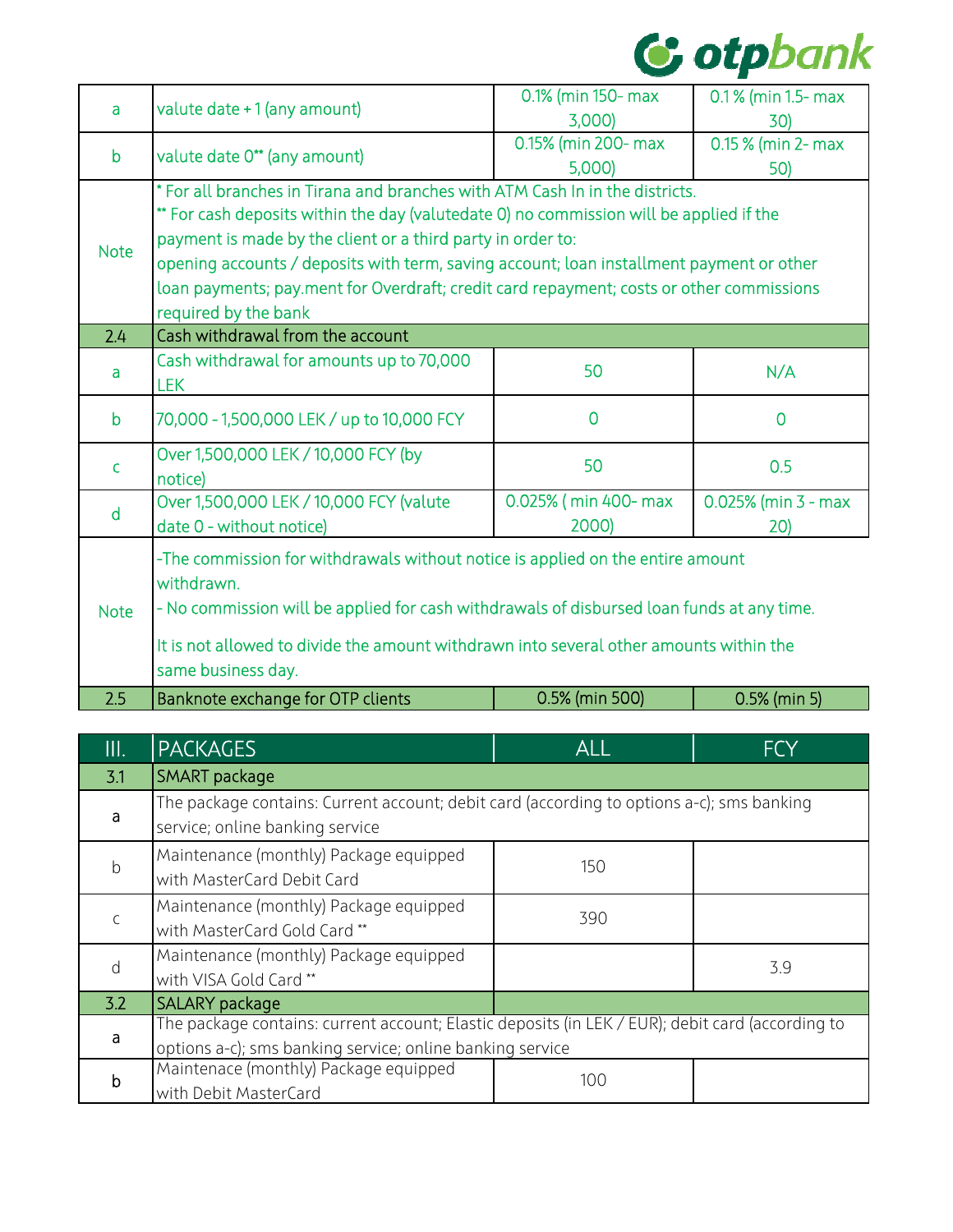

| $\mathsf C$  | Maintenace (monthly) Package equipped<br>with MasterCard Gold Card**                                  | 200                                    |                |
|--------------|-------------------------------------------------------------------------------------------------------|----------------------------------------|----------------|
|              | Maintenance (monthly) Package equipped                                                                |                                        |                |
| d            | with VISA Gold Card**                                                                                 |                                        | 1.5            |
| 3.3          | <b>Credit Package</b>                                                                                 |                                        |                |
| a            | The package contains: current account; sms banking service; online banking service                    |                                        |                |
| $\mathsf{b}$ | Package maintenance (monthly)                                                                         | 80                                     | 0.8            |
| 3.4          | <b>Student Package</b>                                                                                |                                        |                |
| a            | The package contains: current account in lek; current account in Euro; debit card; Elastic            |                                        |                |
|              | deposits; sms banking service; online banking service                                                 |                                        |                |
|              | Maintenance (monthly) Package equipped                                                                |                                        | N/A            |
| $\mathsf b$  | with MasterCard Debit Card                                                                            | 80                                     |                |
| $\mathsf C$  | Cash deposit from third parties to the                                                                | $\overline{0}$                         | $\overline{0}$ |
|              | student's account                                                                                     |                                        |                |
| d            | Actions in Ecommerce                                                                                  | $\overline{0}$                         | $\overline{0}$ |
| 3.5          | Pension package ISSH agreement                                                                        |                                        |                |
|              | The package contains: current account in lek, debit card, Elastic deposit and optional online         |                                        |                |
| $\partial$   | Maintenance (monthly) Package equipped                                                                | $\overline{O}$                         | N/A            |
|              | with MasterCard Debit Card                                                                            |                                        |                |
| 3.6          | <b>Pension Package</b>                                                                                |                                        |                |
| a            | Package contains: current account in lek / debit card / Elastic deposit                               |                                        |                |
| $\mathsf b$  | Maintenance (monthly) Package equipped                                                                | 80                                     | N/A            |
|              | with MasterCard Debit Card                                                                            |                                        |                |
| 3.7          | Package closure commission                                                                            | Current account maintenance commission |                |
|              | Existing packages will continue to hold the same prices: Click Package - 190 Lekë / Month, Compass    |                                        |                |
|              | Package - 340 Lekë / Month, Exclusive Package - 590 Lekë / Month, Connect Package - 345 Lekë / Month, |                                        |                |
| Note         | Agro Package - 120 Lekë / Month, Premier Basic Packages / GOLD - 1/5 Euro / Month.                    |                                        |                |
|              | ** MC Gold / VISA Gold - membership commission 300lek / 3 Euro                                        |                                        |                |
|              | commission for each sms sent 7lek / 0.05 Euro                                                         |                                        |                |

| IV.         | <b>SAVINGS ACCOUNTS</b>                                                                     | <b>ALL</b> | <b>FCY</b> |
|-------------|---------------------------------------------------------------------------------------------|------------|------------|
| 4.1         | Minimum limit for opening deposits                                                          | 5,000      | 50         |
| 4.4         | Minimum account balance                                                                     | 1,000      | 10         |
| 4.3         | Annual account maintenance commission                                                       | 200        |            |
| 4.4         | Account withdrawal*                                                                         |            |            |
| a           | Printed in the branch                                                                       | 200        |            |
| <b>Note</b> | * for prints longer than 10 pages an additional commission of 100ALL or 1 EUR / USD is paid |            |            |
| b           | Automatically sent by e-mail to the client's                                                |            |            |
|             | address                                                                                     |            |            |

| <b>IDEBIT CARD COMMISSIONS</b> | ΔI |  |
|--------------------------------|----|--|
| Debit MasterCard               |    |  |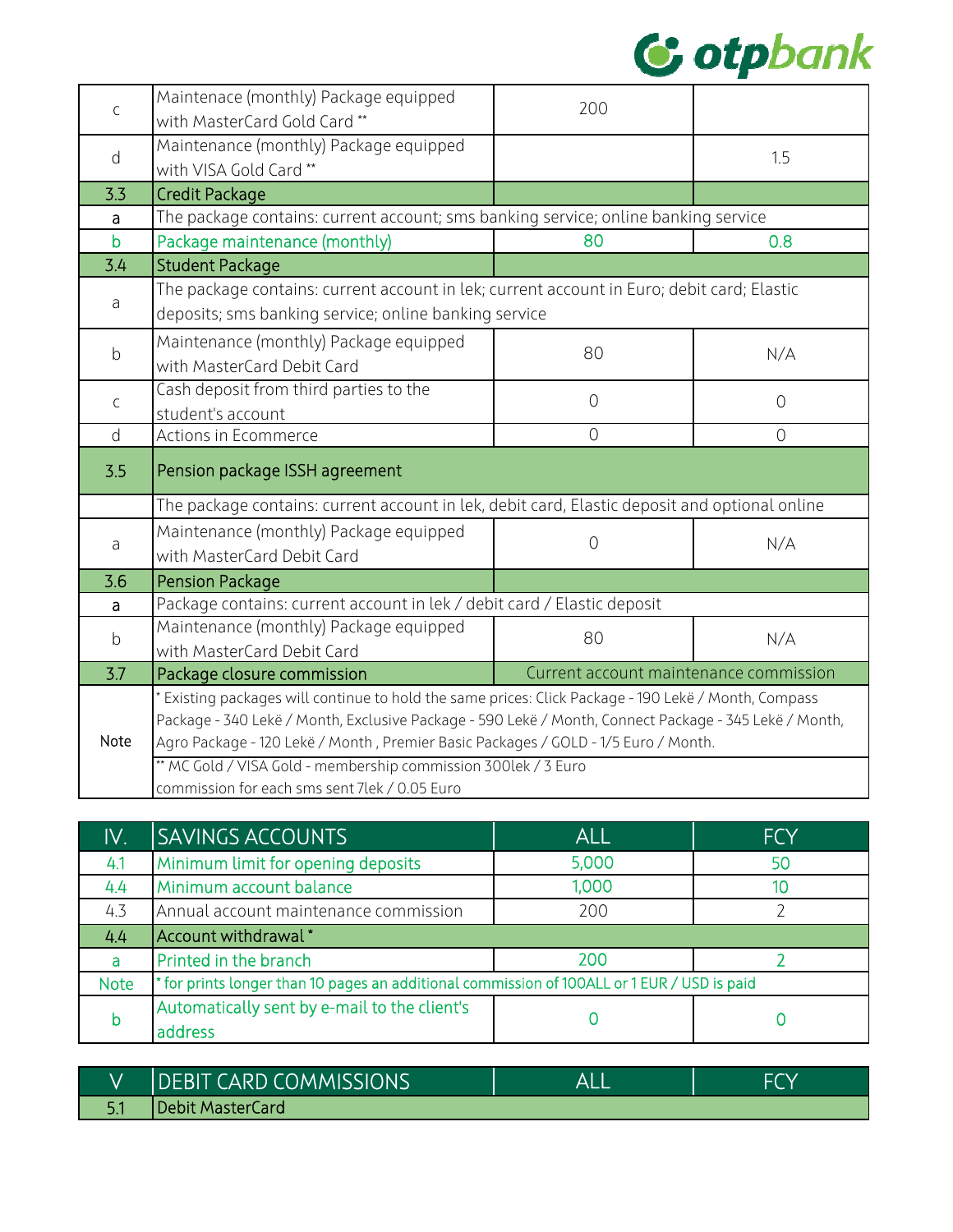

| a                                          | Membership fee or per authorized person                                                       | $\overline{O}$    |                   |
|--------------------------------------------|-----------------------------------------------------------------------------------------------|-------------------|-------------------|
| $\mathsf b$                                | Monthly fee                                                                                   | 50                |                   |
| $\mathsf C$                                | Monthly fee per authorized person                                                             | 25                |                   |
| d                                          | Reprint of the card and PIN at the request of<br>the client                                   | 500               |                   |
| $\mathsf{e}% _{0}\left( \mathsf{e}\right)$ | Card cancellation                                                                             | $\overline{O}$    | $\qquad \qquad -$ |
| $\mathbf{g}$                               | <b>Card limits</b>                                                                            |                   |                   |
| h                                          | Daily ATMs (Domestic and foreign)                                                             | 70000             |                   |
|                                            | Daily POS (Domestic and foreign) +<br>Ecommerce                                               | 235 000           |                   |
|                                            | Contactless Limit                                                                             | 4500              |                   |
| 5.2                                        | <b>MasterCard Gold</b>                                                                        |                   |                   |
| a                                          | Membership fee for account holder or<br>authorized person                                     | 500               |                   |
| C                                          | Monthly fee                                                                                   | 300               |                   |
| d                                          | Monthly fee per authorized person                                                             | 150               |                   |
| е                                          | Reprint of the card and PIN at the request of<br>the client                                   | 700               |                   |
| $\mathsf{f}$                               | Card cancellation                                                                             | $\overline{O}$    |                   |
| h                                          | <b>Card limits</b>                                                                            |                   |                   |
| $h-1$                                      | Daily ATMs (Domestic and foreign)                                                             | 100 000           |                   |
|                                            | Daily POS (Domestic and foreign) +                                                            |                   |                   |
| $h-2$                                      | Ecommerce                                                                                     | 500 000           |                   |
| $h-3$                                      | Contactless Limit                                                                             | 4500              |                   |
| 5.3                                        | <b>Visa Gold Card</b>                                                                         |                   |                   |
| a                                          | Membership fee for account holder or<br>authorized person                                     |                   | 4                 |
| $\mathsf b$                                | Monthly fee                                                                                   |                   | 3                 |
| $\mathsf C$                                | Monthly fee per authorized person                                                             |                   | 1.5               |
|                                            | Reprint of the card and PIN at the request of                                                 |                   |                   |
| d                                          | the client                                                                                    |                   | 4                 |
| f                                          | <b>Card limits</b>                                                                            |                   |                   |
| $f-1$                                      | Daily ATMs (Domestic and foreign)                                                             |                   | 500               |
| $f-2$                                      | Daily POS (Domestic and foreign) +<br>Ecommerce                                               |                   | 3500              |
| $f - 3$                                    | Contactless Limit                                                                             | 4500 ALL          |                   |
| 5.4                                        | Joint Commissions for Debit MasterCard (Leke), MasterCard Gold (Leke) and Visa GOLD<br>(euro) |                   |                   |
| a                                          | Cash withdrawal at OTP bank ATMs                                                              | 0%                | 0%                |
| $\mathsf C$                                | Cash withdrawal at ATMs of other banks<br>within the country                                  | 2.50% min 400 ALL | $0\%$             |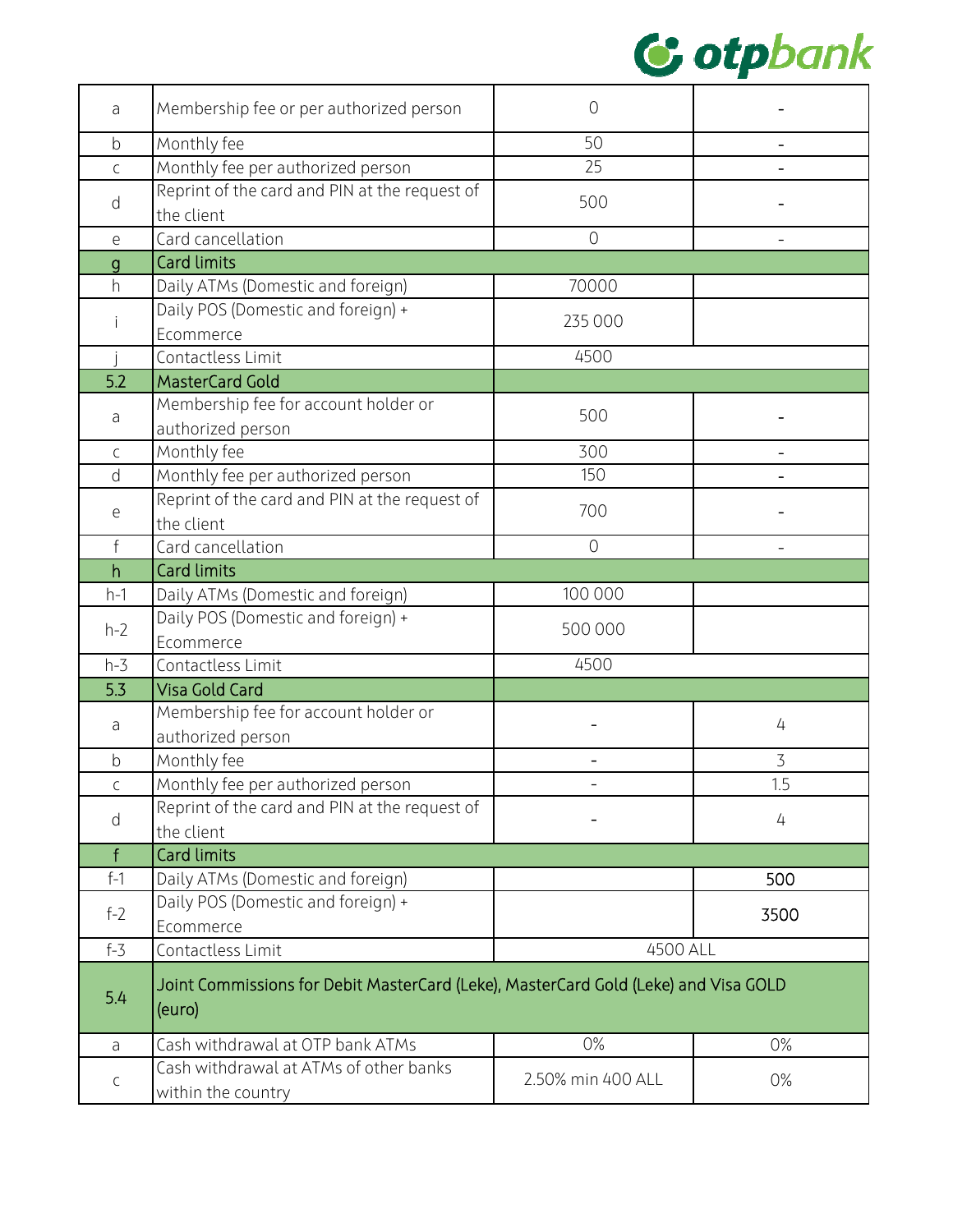

| d            | Cash withdrawal at ATMs of other banks<br>Abroad                | 2.50% min 400 ALL | 2.50% min 3 EUR |
|--------------|-----------------------------------------------------------------|-------------------|-----------------|
| e            | Point of Sale (POS) Domestic                                    | 0.00%             | 0.00%           |
|              | Point-of-Sale (POS) Shopping Abroad /<br><b>Online Shopping</b> | 2.50%             | 2.50%           |
| $\mathsf{g}$ | Account statement (in other banks ATMs)                         | 50                | 0.5             |
| h            | -PIN change in ATMs of OTP bank and other<br>banks;             | 0                 | 0               |
|              | Cash advance within the country (not at OTP<br>bank counters)   | 2%                | 2%              |
|              | Cash Advance abroad                                             | 3%                | 3%              |

| VI           | <b>CREDIT CARDS COMMISSIONS</b>                                                  | <b>ALL</b>           | <b>FCY</b>      |
|--------------|----------------------------------------------------------------------------------|----------------------|-----------------|
| 6.1          | <b>Visa Credit Card</b>                                                          |                      |                 |
| a            | <b>Issuance of the Card</b>                                                      | $\overline{0}$       | $\Omega$        |
| $\mathsf b$  | Annual Commission*                                                               | O for the first year |                 |
| $b-1$        | * OTP payroll clients                                                            | 1,500                | 10              |
| $b-2$        | * Non-OTP payroll clients; The self-employed;<br>Customer with Deposit Guarantee | 2,500                | 20              |
| $\mathsf C$  | Reprint of the card and PIN at the request of<br>the client                      | 700                  | 5               |
| d            | Cash withdrawal at OTP ATMs, ATMs inside<br>and outside the country              | 2.50% min 400 LEKE   | 2.50% min 3 EUR |
|              | Purchases at POS Inside and Abroad                                               | $\overline{0}$       | $\overline{0}$  |
| $\mathsf{g}$ | Online shopping                                                                  | $\overline{0}$       | $\Omega$        |
| h            | Mandatory minimum amount                                                         | 5%                   | 5%              |
|              | <b>Card Limits</b>                                                               |                      |                 |
|              | Daily ATM (Domestic & International)                                             | 30%                  |                 |
| $\mathsf{k}$ | Daily POS (Domestic & International) +<br>Ecommerce                              | 100%                 |                 |
|              | Contactless Limit                                                                | 4500 ALL             |                 |
| Note         | * Annual commission for other years;                                             |                      |                 |

| VII | Charge back                                                                                                                                                 | ALI           | <b>FCY</b> |
|-----|-------------------------------------------------------------------------------------------------------------------------------------------------------------|---------------|------------|
| 7.1 | for each type of card                                                                                                                                       |               |            |
| 7.2 | (fixed commission - applicable only once) -<br>only if it is confirmed that the client has<br>not completed the transaction according<br>to security rules; | <b>20 EUR</b> |            |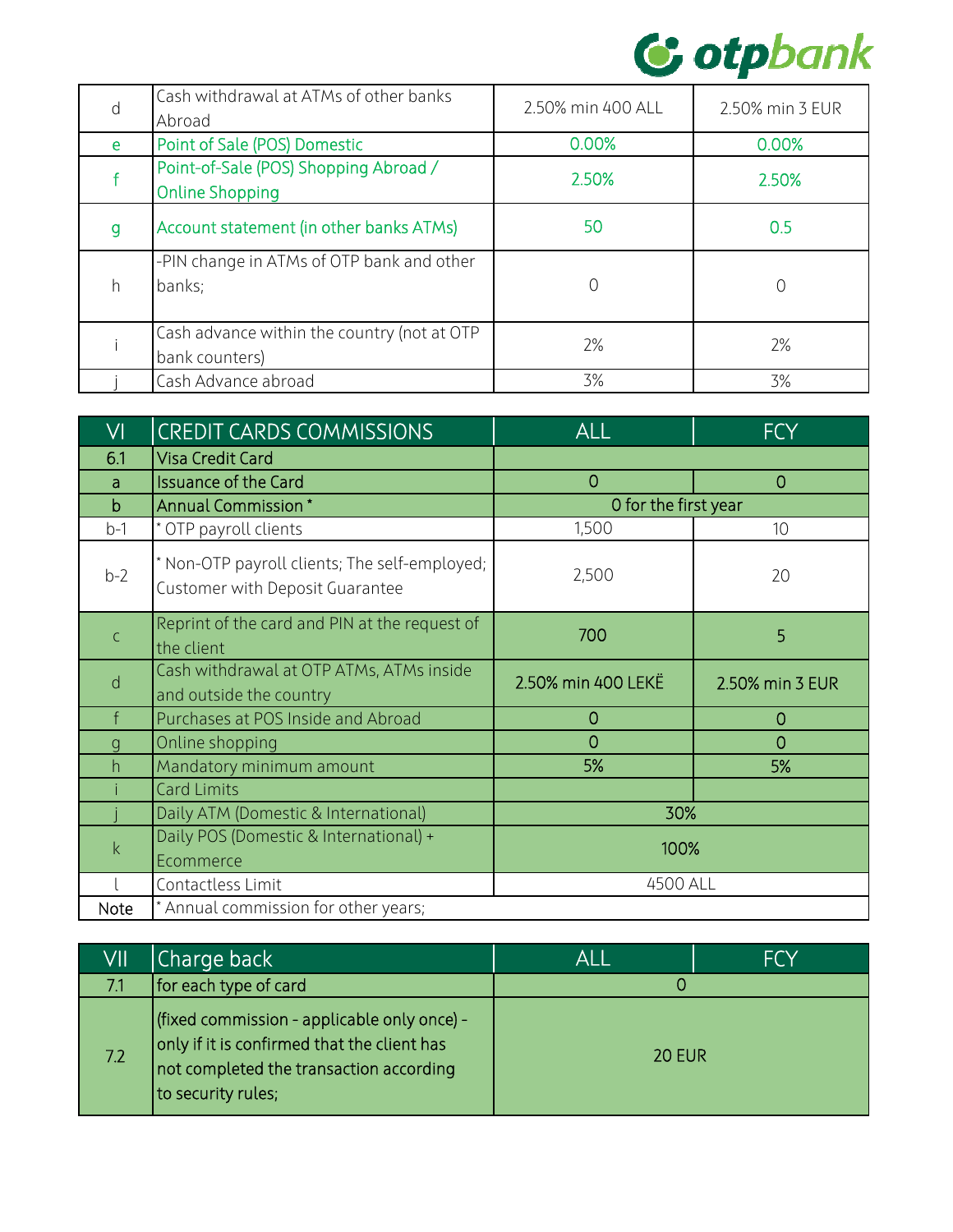

| VIII | <b>ONLINE BANKING</b>                               | ALI | <b>FCY</b> |
|------|-----------------------------------------------------|-----|------------|
| 8.1  | Membership fee                                      | 200 |            |
| 8.2  | Monthly fee                                         | 150 |            |
| 8.3  | Commission for devices with a one-time<br> password |     |            |

| IX   | OTP / SMS                                                                                                 | <b>ALL</b>       | <b>FCY</b> |
|------|-----------------------------------------------------------------------------------------------------------|------------------|------------|
| 9.1  | Membership fee                                                                                            |                  |            |
| 9.2  | Monthly fee                                                                                               | 150              | 1.5        |
| 9.3  | Commission for sent sms                                                                                   | 7 (VAT included) | 0.05       |
|      | The customer's account will be debited with the respective commission for the SMS received on the 15th of |                  |            |
| Note | the following month.                                                                                      |                  |            |
|      | Debit of the account will be made in total for all SMS that the bank has sent for the account of the SMS  |                  |            |
|      | Banking service                                                                                           |                  |            |

| X            | <b>CREDIT COMMISSIONS</b>                                                                                                          | <b>ALL</b> | <b>FCY</b> |
|--------------|------------------------------------------------------------------------------------------------------------------------------------|------------|------------|
| 10.1         | Disbursement commissions*                                                                                                          |            |            |
| a            | Overdraft                                                                                                                          | 0%         | 0%         |
| þ            | <b>CONSUMER LOANS (NO COLLATERAL)</b>                                                                                              |            |            |
| $a-1$        | Payroll at OBA (UNIK / EXPRESS)                                                                                                    | 2.0%       | N/A        |
| $a-2$        | Payroll in other banks (UNIQUE / EXPRESS)                                                                                          | 2.5%       | N/A        |
| $a-3$        | Payroll in other income (EXPRESS)                                                                                                  | 2.5%       | N/A        |
| Note         | For repeat customers, for the refinancing of Expres + Unique loans, 50% discount will be applied in the<br>disbursement commission |            |            |
| 10.2         | CONSUMER LOANS (WITH COLLATERAL)                                                                                                   |            |            |
| a            | Universal Credit                                                                                                                   | 1.5%       | 1.5%       |
| 10.3         | Mortgage Loans                                                                                                                     |            |            |
| $\partial$   | Home loan, reconstruction, real estate                                                                                             | 1.0%       | 1.0%       |
| 10.4         | Credit Agro Mini                                                                                                                   |            |            |
| $\mathsf{a}$ | 0-1] years / [1-2] years / [2-3] years                                                                                             | 2.50%      | N/A        |
| $\mathsf b$  | [3-5] years / [5-7] years                                                                                                          | 2.00%      | N/A        |
| 10.5         | Credit Agro progress                                                                                                               | 1.50%      | 1.50%      |
| 10.6         | Leasing for cars                                                                                                                   | 1.50%      | 1.50%      |
| 10.7         | Loan covered by Cash Collateral                                                                                                    | 0.5%       | 0.5%       |
| Note         | The minimum amount of commission for loans is 5,000 LEKE, 50 EUR, 50 USD.                                                          |            |            |
| 10.8         | Commission applicable to all loans **                                                                                              |            |            |
|              | Commission for early repayment,                                                                                                    | 0%         |            |
| a            | Overdraft                                                                                                                          |            |            |
| $\mathsf b$  | Early Repayment Commission, Express Loan,, Agro Mini, Cash Collateral                                                              |            |            |
| $b-1$        | variable interest                                                                                                                  | 0%         |            |
| $b-2$        | Fixed interest                                                                                                                     |            |            |
| $b-3$        | If the period between early repayment and                                                                                          | $1\%$      |            |
|              | loan maturity is over 1 year                                                                                                       |            |            |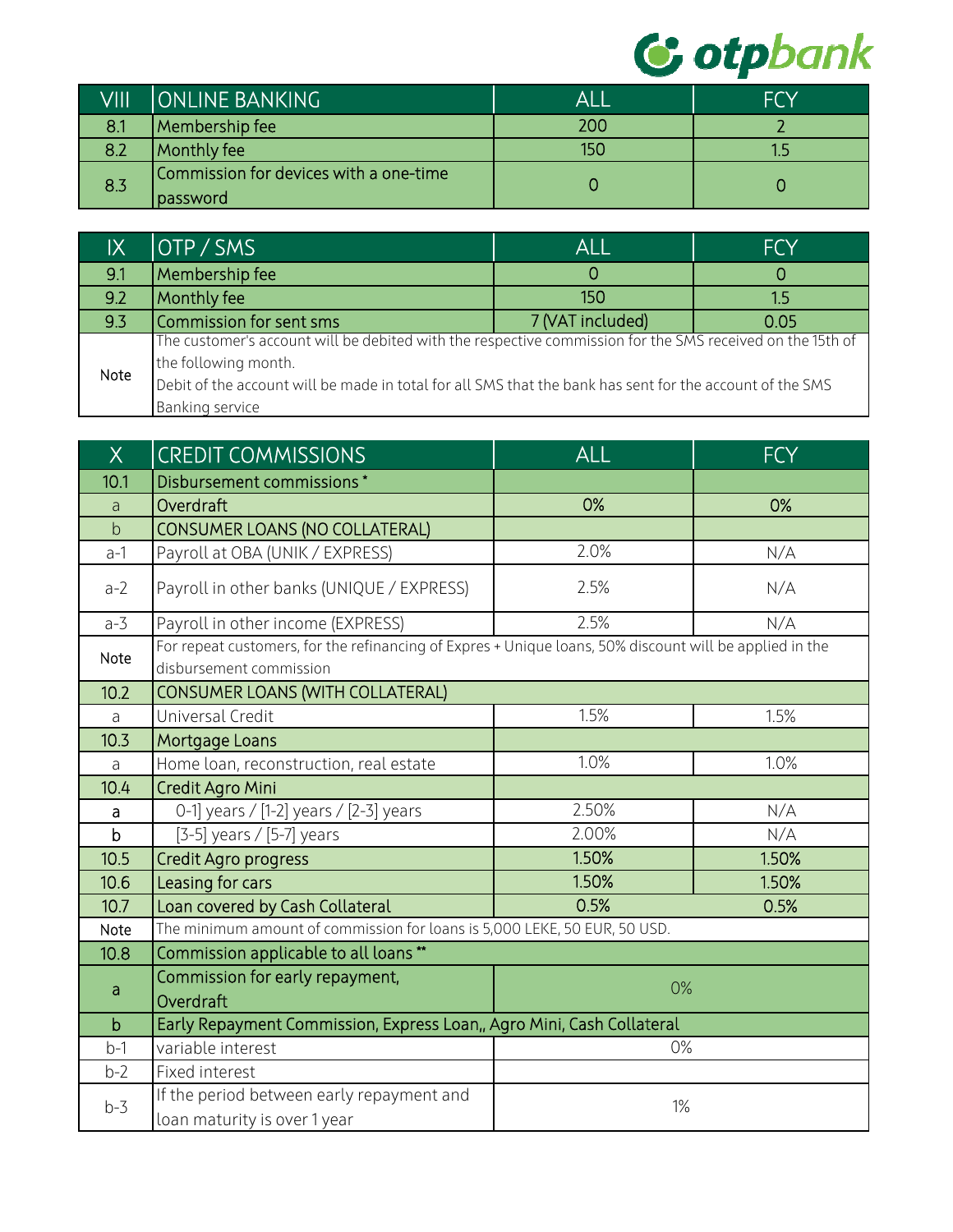

| $b-4$ | If the period between early repayment and                                         | 0.50% |  |
|-------|-----------------------------------------------------------------------------------|-------|--|
|       | loan maturity is <1 year                                                          |       |  |
|       | Early repayment commission, Mortgage Loan (for home, reconstruction, real estate, |       |  |
|       | Universal, green, Agro Progress)                                                  |       |  |
|       | If the period between early repayment and                                         | 2.00% |  |
| $C-1$ | loan maturity is over 1 year                                                      |       |  |
|       | If the period between early repayment and                                         | 1.00% |  |
| $c-2$ | loan maturity is <1 year                                                          |       |  |
| $c-3$ | Commission for changes in the loan                                                | 5,000 |  |
|       | contract/mortgage                                                                 |       |  |

| XI         | <b>TRANSFERS TO OTP BANK</b>     | <b>ALL</b>                                                                             | <b>FCY</b>                                                                                                  |
|------------|----------------------------------|----------------------------------------------------------------------------------------|-------------------------------------------------------------------------------------------------------------|
|            | <b>BRANCHES</b>                  |                                                                                        |                                                                                                             |
| 11.1       | Automatic payment order for the  | $\overline{O}$                                                                         | $\overline{0}$                                                                                              |
|            | transaction                      |                                                                                        |                                                                                                             |
| 11.2       | Departure transfer               |                                                                                        |                                                                                                             |
| 11.2.1     | <b>National Transfer</b>         |                                                                                        |                                                                                                             |
| $a-1$      | Inside the OTP bank              | 50                                                                                     | 0.5                                                                                                         |
| $a-2$      | Between personal accounts        | $\overline{0}$                                                                         | $\overline{0}$                                                                                              |
| $a-3$      | For other banks                  | 500 LEKË (për pagesa deri<br>në 1,499,999)<br>1,500 LEKË (për pagesa<br>mbi 1,500,000) | EUR 0.2 % (min 6 - max<br>50) Monedha të tjera<br>(USD, GBP, CAD, CHF)<br>0.25% (min15 - max<br>200) (+2DV) |
| $a-4$      | Payment within the currency date | 0.05% (min 5000-<br>max20,000)                                                         | 0.05% (min 50-max<br>200)                                                                                   |
| $a-5$      | Swift                            | N/A                                                                                    | $EUR$ <sup>O</sup><br>Monedha të tjera<br>(USD, GBP, CAD, CHF)<br>10                                        |
| 11.4       | <b>International Transfers</b>   | N/A                                                                                    | 0.25 % (min 25 - max<br>200)                                                                                |
| $\partial$ | Swift                            | N/A                                                                                    | 10                                                                                                          |
| 11.5       | <b>Incoming Transfers</b>        |                                                                                        |                                                                                                             |
| 11.6       | <b>National Transfer</b>         |                                                                                        |                                                                                                             |
| $a-1$      | For bank customers               | $\overline{O}$                                                                         | EUR 0<br>Monedha të tjera<br>(USD, GBP, CAD, CHF)<br>0.10%<br>$(min 6 - max 50)$                            |
| $a-2$      | Return commission transfers      | 2000                                                                                   | 15                                                                                                          |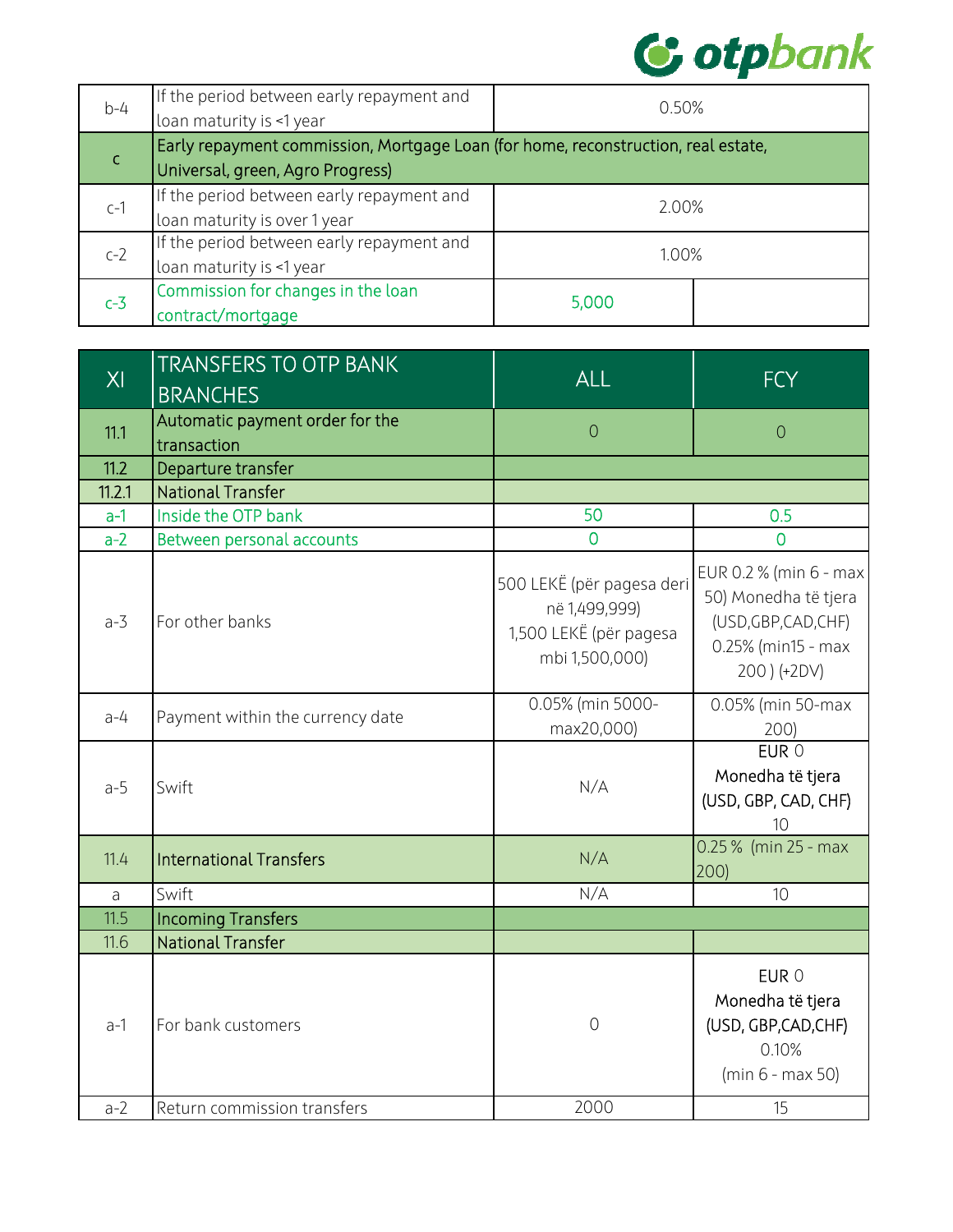

| $a-3$ | Commission of inquiry for inaccurate<br>payments | 500 |                           |
|-------|--------------------------------------------------|-----|---------------------------|
| 11.7  | International Transfers                          |     |                           |
| $a-1$ | For bank customers                               |     | $0.10\%$ (min 6 - max 50) |
| $a-2$ | Return commission transfers                      | N/A | 15                        |
| $a-3$ | Commission of inquiry for inaccurate<br>payments | 500 |                           |

| XII   | Transfers via Online Banking                                         | <b>ALL</b>     | <b>FCY</b>                                                         |
|-------|----------------------------------------------------------------------|----------------|--------------------------------------------------------------------|
| 12.1  | Outgoing transfer within OTP bank                                    | $\overline{0}$ | $\overline{O}$                                                     |
| 12.2  | Outgoing National Transfer with other banks                          |                |                                                                    |
| $a-1$ | Transfer 0 - 20,000 LEKË                                             | $\overline{O}$ |                                                                    |
| $a-2$ | Transfer 20,001 - 1,499,999 LEKË                                     | 250            | EUR 0.1% (min 3 max<br>25)                                         |
| $a-3$ | Transfer over 1,500,000 ALL                                          | 750            | Other FCY (USD, GBP,<br>CAD, CHF)<br>0.15%                         |
| 12.3  | National & International transfers in<br>foreign currency departures | N/A            | $0.10$ % (min 5 - max<br>100                                       |
| 12.4  | <b>Swift for National Transfers</b>                                  | N/A            | EUR <sub>0</sub><br>Monedha të tjera<br>(USD, GBP, CAD, CHF)<br>10 |
| 12.5  | <b>Swift for International Transfers</b>                             | N/A            | 10 <sup>°</sup>                                                    |
| 12.6  | <b>Transfer Limit</b>                                                | 100,000        |                                                                    |
| 12.7  | <b>Daily Limits</b>                                                  | 200,000        |                                                                    |
| 12.8  | <b>Monthly Limit</b>                                                 | 1,200,000      |                                                                    |

| XIII | Other commissions (for branch<br><b>Itransfers and Online Banking)</b> | ALL                        | <b>FCY</b>                   |
|------|------------------------------------------------------------------------|----------------------------|------------------------------|
| a    | Payment before the currency date                                       | \$5 %(min 100 - max 20,000 | $0.05\%$ (min 1 - max<br>200 |
| b    | Transfer commission, for lack of IBAN                                  | N/A                        | 10                           |
| C    | <b>Modification / Cancellation Transfers</b>                           | 1000                       | 20                           |
|      | <b>Transfer investigation</b>                                          | N/A                        | 25                           |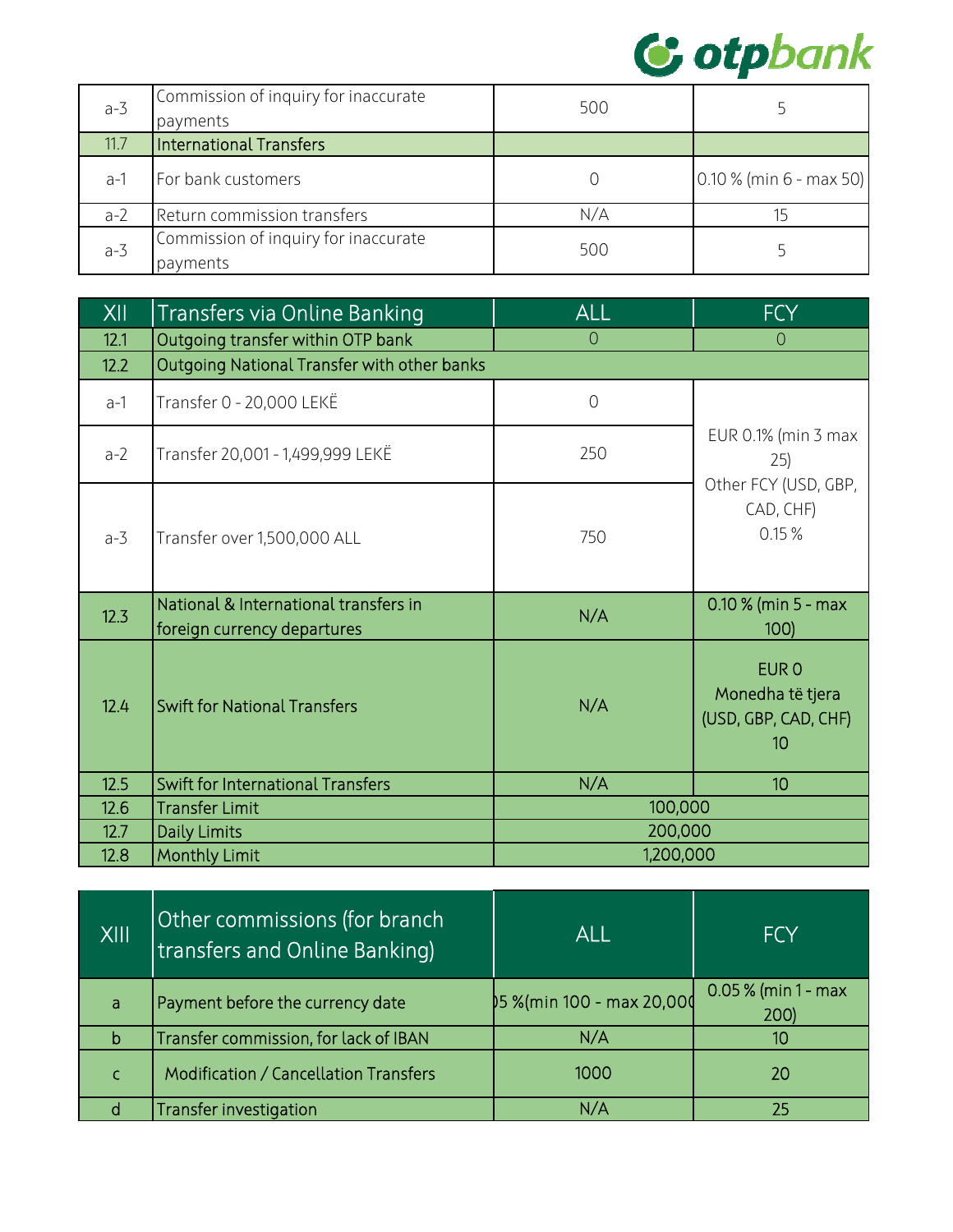

| e    | <b>Transit transits</b>                                                                                    | N/A | $0.1\%$ (min 10 - max<br>50) |
|------|------------------------------------------------------------------------------------------------------------|-----|------------------------------|
|      | Commission for printed copies of SWIFT_i                                                                   | 100 |                              |
|      | (at the request of the client)                                                                             |     |                              |
|      | When the commissions are ("OUR"), the expenses of the correspondent bank / ies are added.                  |     |                              |
| Note | The commissions of other banks that have to be paid by the client are not included.                        |     |                              |
|      | In the case of Urgent Transfers the commission is for the Current Account Debtor interest for unauthorized |     |                              |
|      | Overdraft.                                                                                                 |     |                              |

| <b>XIV</b>   | <b>CHECKS</b>                                                                                                                                                                   | <b>ALL</b>                                   | <b>FCY</b>                   |
|--------------|---------------------------------------------------------------------------------------------------------------------------------------------------------------------------------|----------------------------------------------|------------------------------|
| 14.1         | <b>OTP</b> checks                                                                                                                                                               |                                              |                              |
| a            | Issuance of bank checks                                                                                                                                                         | 0.15% (min 1,000 - max<br>3,000              | $0.15\%$ (min 10 - max 30)   |
| $\mathsf b$  | Equipping the client with a personal<br>checkbook                                                                                                                               | 1,000                                        | 10                           |
| 14.2         | OTP Bank Checks, OTP Personal Checks                                                                                                                                            |                                              |                              |
| $\mathsf{a}$ | Payments at our counters                                                                                                                                                        |                                              |                              |
| a.1          | In the account                                                                                                                                                                  | $\Omega$                                     | $\Omega$                     |
| a.2          | Cash                                                                                                                                                                            | $\overline{0.1\%}$ (min 300 - max 1,500)     | $0.1\%$ (min 3 - max 15)     |
| b            | Payment of OTP Bank bank checks from the<br>counters of other banks                                                                                                             | 0.15% (min 500 - max<br>5,000)               | $0.15\%$ (min 5 - max 50)    |
| Note         | The commission is deducted from the check amount                                                                                                                                |                                              |                              |
| 14.3         | Checks of domestic banks                                                                                                                                                        |                                              |                              |
| a            | Payment of bank checks *                                                                                                                                                        | $\overline{0.15}$ % (min 500 - max<br>5,000) | $0.15\%$ (min 5 - max 50)    |
| $\mathsf b$  | Payment of personal checks **                                                                                                                                                   | 0.15 % (min 500 - max<br>5,000               | $0.15\%$ (min 5 - max 50)    |
| Note         | Currency date for bank check is +2 (*) and for personal check is +4 (**)<br>For foreign currency checks, the currency date is determined by the issuing bank                    |                                              |                              |
| 16.4         | <b>Traveler's checks</b>                                                                                                                                                        |                                              |                              |
| a            | Immediate payment by checkout                                                                                                                                                   | N/A                                          | 1% (min 5*)                  |
| $\mathsf b$  | For collection                                                                                                                                                                  | N/A                                          | 0.5 % (min 20 - max<br>100   |
| Note         | * The commission is for check                                                                                                                                                   |                                              |                              |
| 14.5         | <b>Others</b>                                                                                                                                                                   |                                              |                              |
| a            | Foreign checks for collection                                                                                                                                                   | N/A                                          | 0.15 % (min 20 - max<br>100) |
| $\mathsf b$  | Return of unpaid checks                                                                                                                                                         | 1,000                                        | 10                           |
| Note         | (1) For foreign currency checks, the currency date shall be determined by the issuing bank.<br>(2) The commissions of correspondent banks and postal expenses are not included. |                                              |                              |
|              |                                                                                                                                                                                 |                                              |                              |
|              | <b>BROKERAGE AND CUSTODY</b><br><b>SERVICE</b>                                                                                                                                  | <b>ALL</b>                                   | <b>FCY</b>                   |